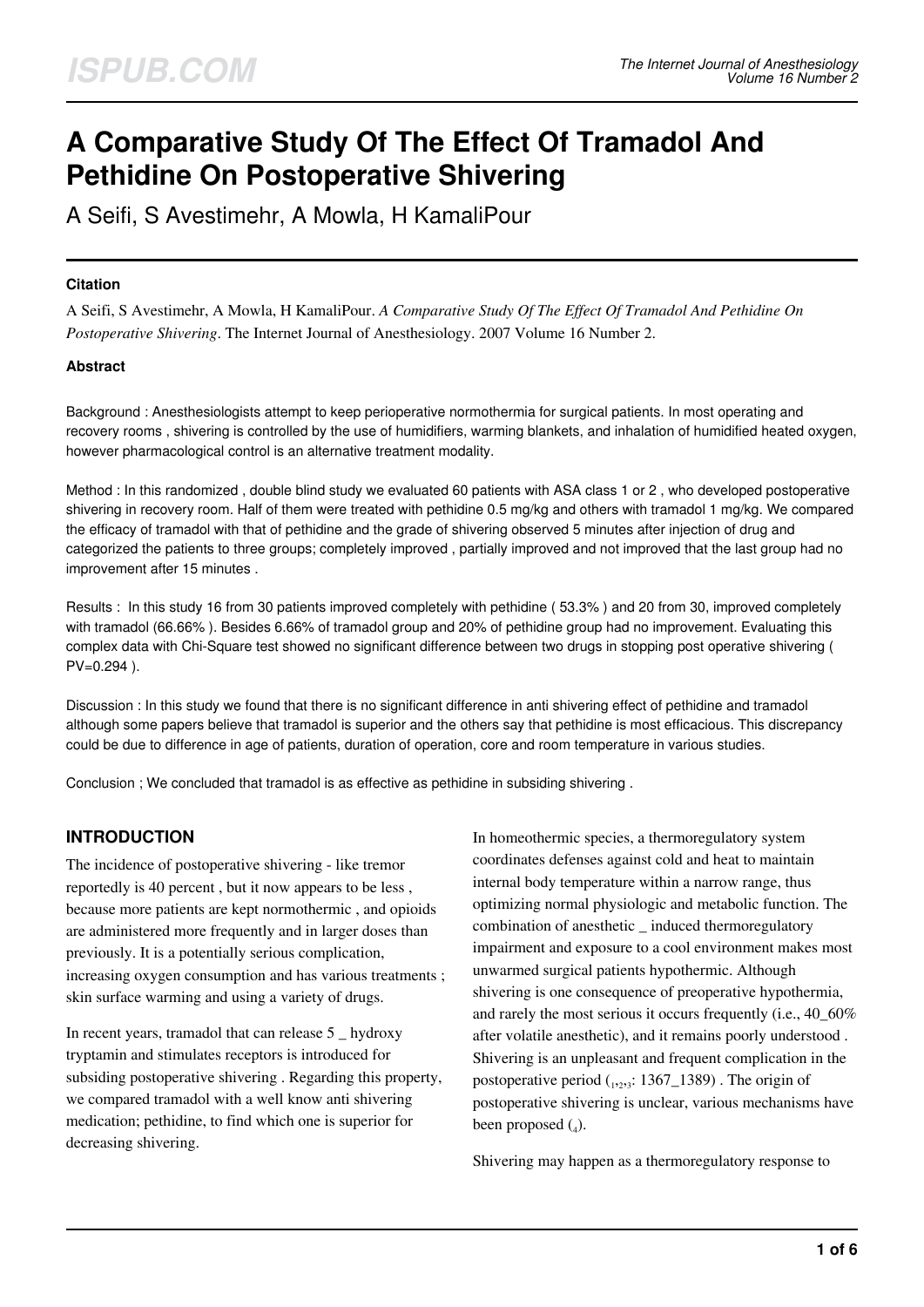hypothermia, or muscle hyperactivity with tonic, or clonic patterns and different frequencies have been reported  $(_{3})$ . However in the post operative period, muscle activity maybe increased even with normothermia , suggesting that other mechanisms than heat loss and subsequent decrease in core temperature may contribute to the development of shivering . These include uninhibited spinal reflexes, postoperative pain, decrease sympathetic activity, pyrogen release, adrenal suppression, and respiratory alkalosis  $\left($ <sub>3</sub> $\right)$ 

Shivering is an involuntary, oscillatory muscular activity that augments metabolic heat production. Vigorous shivering increases metabolic heat production up to 500-600% above base level.  $(_{3})$ .

Surgical patients maybe admitted to the post anesthesia care unit with inadvertent hypothermia .Mild perioperative core hypothermia may increase the risk of wound infection , bleeding , cardiac complications , and a prolonged postanesthesia care unit state  $\left($ <sub>5</sub> $\right)$ . In addition, the quality of a Patients recovery may also suffer because of shivering and thermal discomfort  $\binom{6}{6}$ . Patients report that shivering is remarkably uncomfortable and some even find the accompanying cold sensation, worse than surgical pain  $(_{1})$ . Moreover, shivering per se may aggravate post operative pain simply by stretching surgical incisions. Shivering also occasionally impedes monitoring techniques increases intraocular and intra cranial pressure, and is especially disturbing to mother during labor and delivery  $(_4)$ .

Potent antishivering properties have been attributed to numerous drugs. We discuss two of these drugs here; tramadol and pethidine.

Tramadol is an antishivering drug that inhibits the reuptake of 5-HT, Norepinephrine, and Dopamine and facilitates 5- HT release . Despite different degree of opioid like characteristics in preclinical tests , tramadol lacks significant naloxone reversibility in humans . In human volunteers a high dose of naloxone only partially reverses the anti shivering effect of tramadol  $\binom{8}{8}$ .

Cerebral 2 adrenoreceptors are thought to play a role in the attenuation of post operative shivering by tramadol  $_{1,7}$ ).

Meperidine decreases the shivering threshold almost twice as much as the vasoconstriction threshold. This is in distinct contrast to other analgesic and sedative drugs , including propofol , Dexmedetomidine and Midazolam , and to general anesthetic  $_{(1)}$ . The gain and maximum intensity of shivering

remain unchanged during both Alfentanil and Meperidine administration. These results thus demonstrate that the special antishivering effect of Meperidine is primarily mediated by disproportionate reduction in the shivering threshold  $_{1,2}$ ).

## **MATERIALS AND METHODS**

In this prospective, double blind, randomized study we included 60 patients (ASA physical status I or II ) , scheduled for orthopedic surgery. Institutional ethics committee clearance and informed consent from all patients were obtained prior to operation. It was explained that if shivering were to occur post operatively one of the two study drugs would be given to control it. The first sixty consecutive patients who developed shivering, either immediately or in the recovery room, following a general anesthetic ,were included in this study . Patients with myocardial insufficiency ( New York Heart Association III or Iv) , cardiac arrhythmia , muscle disease , Parkinson disease , fever (T>37.5 c), needing vasoconstrictors perioperativey and received 2 adrenergic agonists for long \_term treatment , age above 65 years and those who had received pethidine or tramadol intra operatively were excluded from the study . General anesthesia was induced by thiop! ental (5mg/kg) accompanied by Midazolam (0.1 mg/kg) and Morphine (0.1 mg/kg) as premedication.

Atracurium (0.8 mg/kg) was given to facilitate orotracheal intubation . Intraoperatively , a mixture of halothane (0.6% - 1.5% end-tidal) , nitrous oxide 50% and oxygen 50% was used to maintain anesthesia . Mechanical ventilation was used in all patients with end -tidal carbon dioxide tension pressure at 30-36 mmHg . After surgery and extubation, patients were transferred to the post anesthesia Care unit (PACU).

The post operative inquiry of patients and the evaluation of patients shivering score were assessed by an anesthesiologist and senior resident of anesthesiology in the PACU and injections of tramadol 10mg/mI and pethidine 5 mg/mI were prepared in 10mI syringe using a computer - generated random number list, and the syringe labeled serially . Patients received 0.1 mI/kg of the assigned drug intravenously over 90 seconds.

Neither staff monitoring the patient nor the patients were aware of group allocation. The code was broken at the end of the study period. Drug efficacy was assessed on the basis of a sustained decrease in the grade of shivering.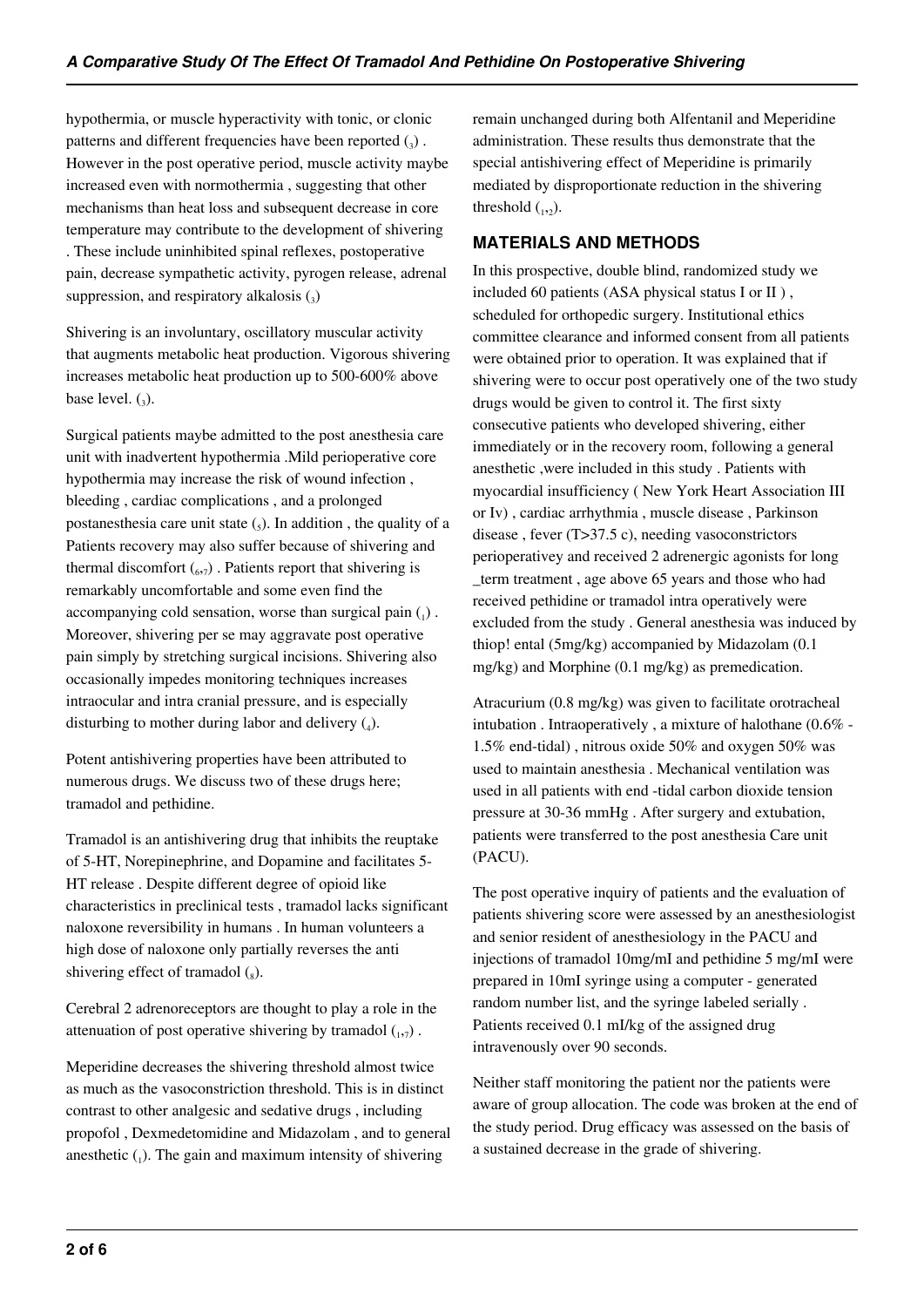We evaluated all patients 5 minutes after injecting antishivering drug and categorized them to three groups; completely improved, partially improved and not improved , that the last group was patients who didn't response to any drug even after 15 minutes.

## **RESULTS**

There were no statistical inter-group differences in age, weight, pulse rate, respiratory rate, BP and duration of operation in this study. There was a female preponderance in both groups. (Table No.1) .

### **Figure 1**

Table 1: patient Characteristics

|                  | Gender<br>M | Age        | Weight   | Pulse<br>Rate | Mean<br>BP | Duration of<br>operation |
|------------------|-------------|------------|----------|---------------|------------|--------------------------|
| Pethidine (N:30) | 25          | $30.5 + 3$ | $60 + 3$ | 84±4          | $80 + 10$  | $95min+20$               |
| Tramadol(N:30)   | 24<br>6     | 35.2±2     | $54 + 4$ | 87±4          | $84 + 11$  | $105$ min $\pm$ 15       |

The number of patients who stopped shivering (completely improved) with in 5 minutes of receiving tramadol was 20 from 30 (66.66%), 8 from 30 had partial improvement  $(26.66\%)$ , and 2 from 30 had no improvement  $(6.66\%)$  even after 15 minutes. In the pethidine group, 16 from 30 (53.33%) improved completely after 5 minutes, 8 from 30 had partial improvement (26.66%) and 6 from 39 had no improvement (20%) .

We evaluated these data with chi square test and there was no significant difference between tramadol and pethidine for post operation shivering control; (Pv=0.294). (Table No.2).

#### **Figure 2**

Table 2: Percent of shivering improvement with pethidine or tramadol.

|           | <b>SHIVERING</b>       |                       |                 |  |  |
|-----------|------------------------|-----------------------|-----------------|--|--|
|           | Completely<br>improved | Partially<br>improved | Not<br>improved |  |  |
| pethidine | 16/30 53.3%            | 8/30 26.66%           | 6/30<br>20%     |  |  |
| Tramadol  | 20/30 66.66%           | 8/30<br>26.66%        | 2/30<br>6.66%   |  |  |

## **DISCUSSION**

Shivering, as nausea or vomiting , never becomes chronic and it is unlikely to kill a patient. However, in shivering post operative patients, left ventricular systolic work index and oxygen consumption index may be increased . It is therefore encouraging that some simple and inexpensive interventions are effective in the treatment of this adverse effect of anesthesia and surgery  $(_{4,9})$ .

Shivering is a post anesthetic complication influenced by the

type of anesthetic used . Halothane, enflurane and isoflurane are associated with a high incidence of shivering (over 60%) .Opioid and nitrous oxide based anesthesia is associated with an incidence only half that of halothane \_ based maintenance of anesthesia  $\binom{10}{10}$ .

Post anesthesia shivering is often preceded by core hypothermia but can occur with normothermia at the end of surgery  $\binom{6}{6}$ . Equipment to maintain normothermia is effective in preventing shivering , but may be expensive and is not practical in all settings. Because shivering intensity is markedly reduced in elderly and frail patients, it is unlikely that shivering itself provokes serious adverse outcomes in these patients and shivering is rare in elderly patients . Likewise shivering is rarely associated with clinically important hypoxemia because hypoxia itself inhibits this response  $\binom{11}{12}$ .

Morbid cardiac outcomes associated with mild perioperative hypothermia appear to be mediated by a mechanism more subtle than shivering , perhaps the associated marked increased in plasma catecholamine concentrations  $\binom{13}{13}$ . We hypothesized on the basis of review of the literature , that the most important risk factors for a patients developing intra operative hypothermia were the thermal status of the patient before surgery, the size and age of the patient the ambient O.R. temperature, the size of the surgical incision and the presence of neuropathy  $\left(\frac{1}{2}\right)$ .

Many drugs have been used to treat shivering , including opioids , Doxapram , Tramadol , Ketanserin, Clonidine, Propofol, physostigmine and Nefopam,with opioids being the most extensively evaluated. Amongst the opioids, Pethedine has been found to be most efficacious ; Burke.L et al published in 1980  $_{(14)}$ . Evidence suggested that Kappaopioid receptors play an important role in the modulation of post operative shivering  $_{(10)}$ . This explains the greater efficacy of pethidine compared with equi\_analgesic doses of Mu-reseptor opioid agonists such as Morphine , Fentanyle, Alfentanil and sufentanil  $\binom{10,15}{10,15}$ .

Bhatnagar and Saxena believed that the analgesic potential of tramadol is mediated weakly through its effect on the Muopioid receptor, for which it has a low affinity and besides they published in 2001 that of greater importance maybe its effect on 5-HT3 and nor adrenergic receptors , with activation of descending inhibitory pathways producing anti  $nociception(10)$ .

In 1999 Jhi-joung Wang published that the response rate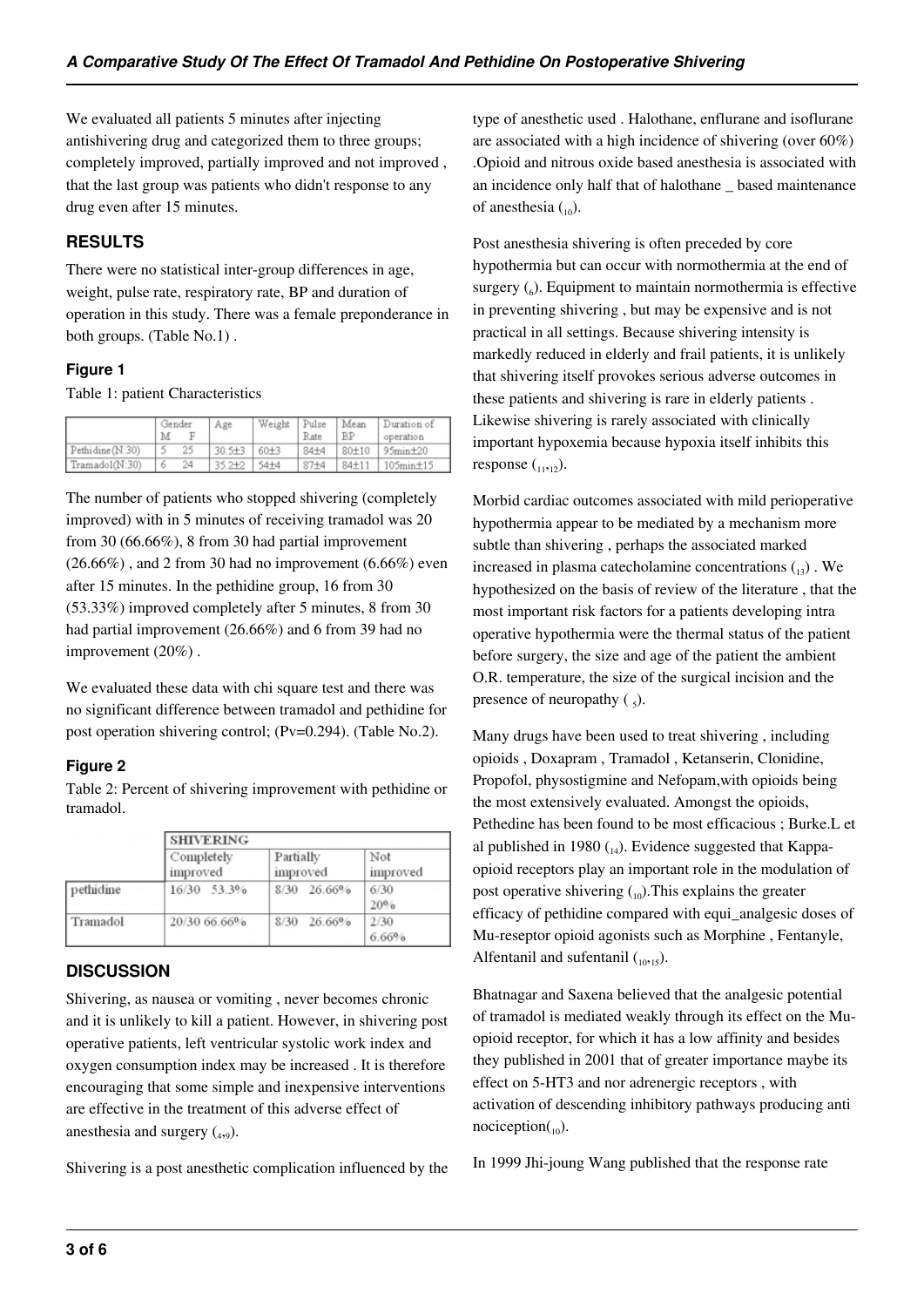with pethidine is 83 to 93%  $\binom{16}{16}$ . In the other hand in Bhatnagar study, the response rate to pethidine was only 80% after 49 minutes and more than 50% of patients receiving pethidine suffered a recurrence of shivering within 10 minutes of the initial response $_{(10)}$ .

Bhatnagar et al also showed that the number of patients who stopped shivering within 10 minuets of receiving Tramadol was significantly higher than after pethidine (12/15 Vs  $4/15$ , P<0.05)(<sub>10</sub>).

Dewitt et al in 1997 published that shivering stops 100% after 1-2mg/kg Tramadol injection and after that Bhatnagar in India found a lower percentage (80%) in response to tramadol  $\binom{1}{17}$ .

Finally, Dewitte et al in 2002 showed that the shivering to vasoconstriction slope ratio of pethidine is greater than Tramadol (1.85 Vs 1.40), suggesting a special anti shivering action . Dewitte also explained in his paper that anti shivering properties correlate with vasopressor response to drugs that is +344 for pethedine and +346 for tramadol that are very close to each other. $\binom{1}{8}$ .

In our study we found that there is no significant difference between tramadol and pethidine for reducing post operative shivering (Pv=0.294). As you can see in literature some papers believe that pethidine is the most efficacious antishivering medication and the others say that tramadol is superior to pethedine, though Dewitte published that they have nearly similar properties on postoperative shivering.

That the better response of patients to tramadol in Bhatnagar study may be due to duration of operations since their cases were extensive head and neck surgery for malignancy that had undergone eight to ten hours, but our operations were between one to two hours.

Although no correlation could be demonstrated between core temperature and grade of shivering, we believe that core temperature may be an important factor influencing the rate of increase of temperature rise during shivering. Further research is required to understand the relation between core temperature and rate of temperature rise.

Thus the second reason for discrepancy in different studies can be due to operation room and core temperature in our study and the others ; as Macario et al said that the second highest rated risk factor (after Neonatal period as a risk factor ) for post operative shivering is ambient OR temperature and core temperature  $(_{5})$ . None of the patients

in this study had adverse effects due to either pethidine or tramadol, however pethidine is considered to be associated with more postoperative nausea , vomiting , sedation and respiratory depression.

In conclusion, pethidine 0.5 mg/kg is as effective as tramadol 1mg/kg for post operative shivering during the first 15 minutes after injection , but tramadol is associated with less hemodynamic disturbances and less sedation or other side effects.

#### **References**

1. Dewitte J,sessler DI.perioperative shivering . Anesthesiology 2002 96:467-84. 2. Dewitte J, deloof T, Deyelder j , Housmans Pr. Tramadol in the treatment of post anesthetic shivering .Acta anesthesiol scand ;1997 41:506-10. 3. Sessler Daniel I,temperture monitoring . In : Anesthesia;Roland D.Miller 5th edition ; Churchill living stone;2000. 4. Kranke P, Tberhart LU, Roewer N , Tramer Mr. .Pharmacological treatment of post operative shivering .A quantitative systematic review of randomized controlled trials .Anesth Analg 2002 94:453-60. 5. Macario A,Dexter F. what are the most important risk factors for a patients developing intraoperative hypothermia .Anesth Analg 2002 ; 94:215-20. 6. Buggy Dy, crossley AWA . Thermoregulation , mild perioperative hypothermia and post anaesthetic shivering.BrJ Anaesth 2000;84:615-28. 7. Piper swen N , Rohm . K. D, Maleck W. H et al . Dolasetion for preventing postanesthetic shivering .Anesth Analg 2002 ; 94:106-11. 8. De witte JL, Kim J-s , Sessler DI, Bastan mehr H, Bjorksten AR. Tramadol reduces the shivering , vaso constriction and sweating threshold . Anesth Analg 1998;87:173-9. 9. Bilotta F , Pietropaoli P, La RosaI et al . Effects of shivering prevention on haemodynamic and metabolic demands in hypothermic postoperative neurosurgical patients. Anaesthesia 2001 ; 56:514-9. 10. Bhatnagar S,Saxena A , Kannan TR, Punj J, Panigrahi M , Mishra S. Tramadol for post operative shivering .Adouble-Blind comparison with pethidine . Anaesth Intensive care 2001;29:149-154. 11. Frank SM, Fleisher LA, olson KF, Gorman RB , Higgins MS, Breslow MJ, Sitzmann JV, Beattie C . Multivariate determinants of early post operative oxygen consumption in elderly patients . Anesthesiology1995;83:241-9. 12. I washita H , Matsukawa T, ozaki M, Sessler DI ,Imamura M, Kumazawa T . Hypoxemia decreases the shivering threshold in rabbits anesthetized with 0.2 MAC isoflurane . Anesth Analg 1998;87:1408-11. 13. Frank SM, Higgins MS, Breslow MJ, Fleisher LA , Gorman RB , Sitzmann JV, Raff H , Beattie C . The catecholamine ,cortisol and hemodynamic responses to mild perioperative hypothermia . Anesthesiology1995;82-83-93. 14. BurkeHH , AisnerJ , Fortner CL, Wiernik PH, Meperidine for the treatment of shaking chills and fever . Arch Intern Med 1980;140:483-488. 15. Alfonsi P , Sessler DI, Dumanoir B et al . The effects of meperidine and sufentanil on the shivering threshold in post operative patients.Anesthesiology 1998; 89:43-48. 16. Jhi-Joung Wang , Shung - Tai Ho , Shih - Chun Lee et al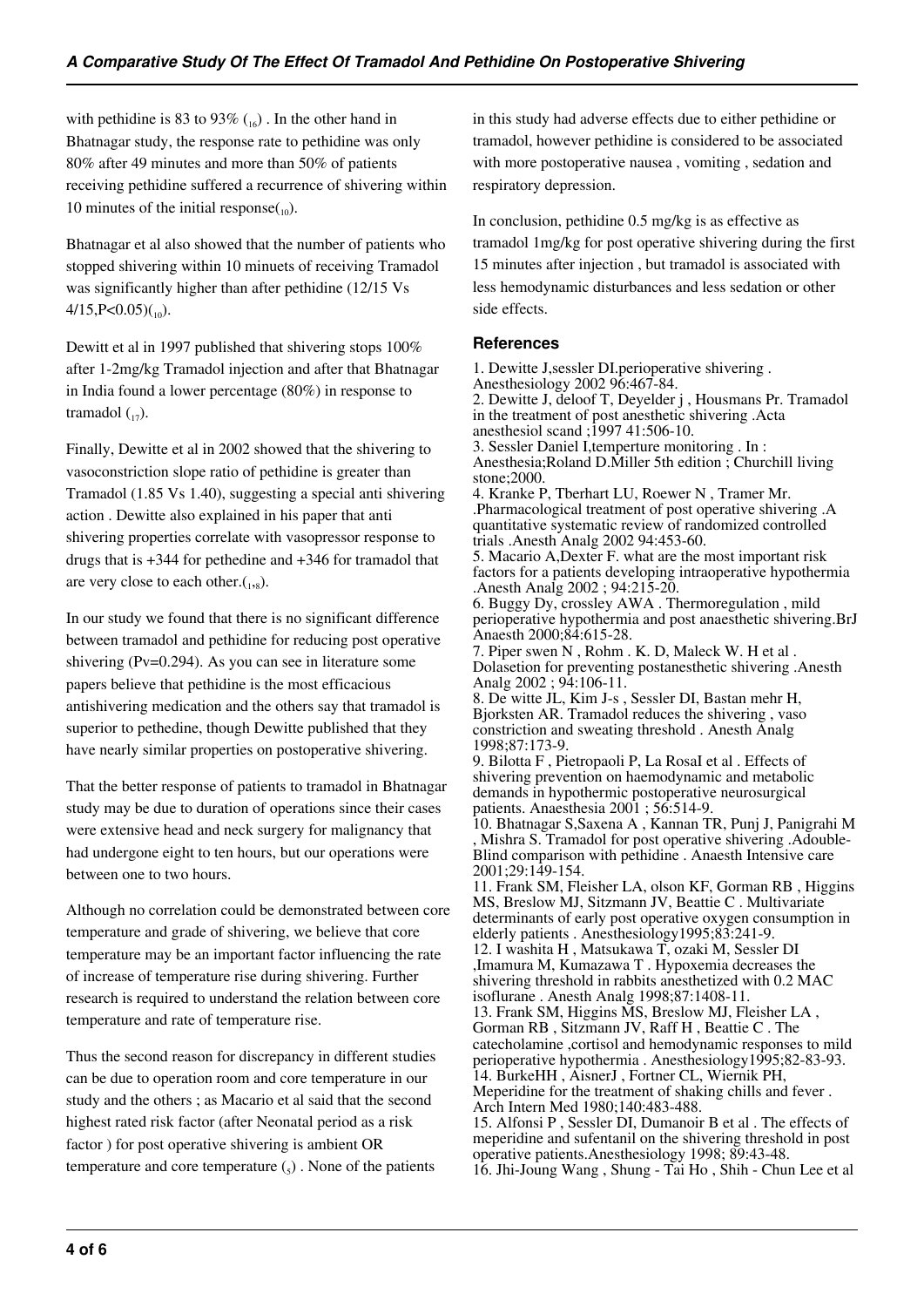. A comparison among naluphine , meperidine and placebo for treating post anesthetic shivering . Anesth Analg 1999;88:686-689.

17. Dewitte J, Deloof T , Veyleder J De , Housmans PR . Tramadol in the treatment of post anaesthesia shivering . Acta Anaes thesiol scand 1997;41:506-510.